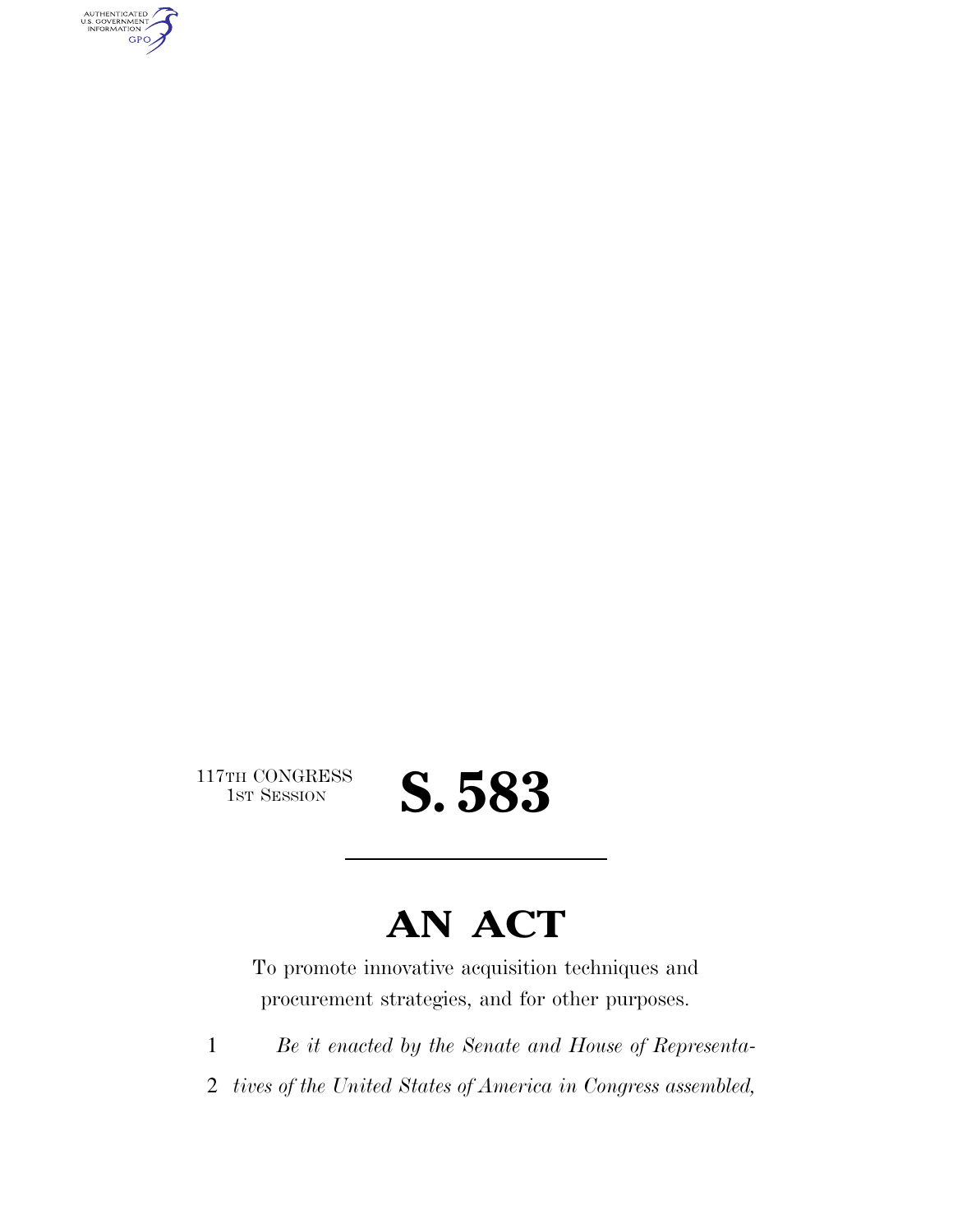#### **SECTION 1. SHORT TITLE.**

 This Act may be cited as the ''Promoting Rigorous and Innovative Cost Efficiencies for Federal Procurement and Acquisitions Act of 2021'' or the ''PRICE Act of 2021''.

#### **SEC. 2. FINDINGS.**

Congress finds that—

 (1) small business participation in the Federal marketplace is key to ensuring a strong industrial base;

 (2) the Business Opportunity Development Re- form Act of 1988 (Public Law 100–656) sets forth the requirement for the President to establish Gov- ernment-wide goals for procurement contracts awarded to small businesses;

 (3) each year, the Small Business Administra- tion works with each Federal agency to set their re- spective contracting goals and publishes a scorecard to ensure that the total of all Federal agency goals meets the required targets for the Federal Govern-ment;

 (4) the Department has received among the highest scorecard letter grades 10 years in a row and is the largest Federal agency to have such a track record;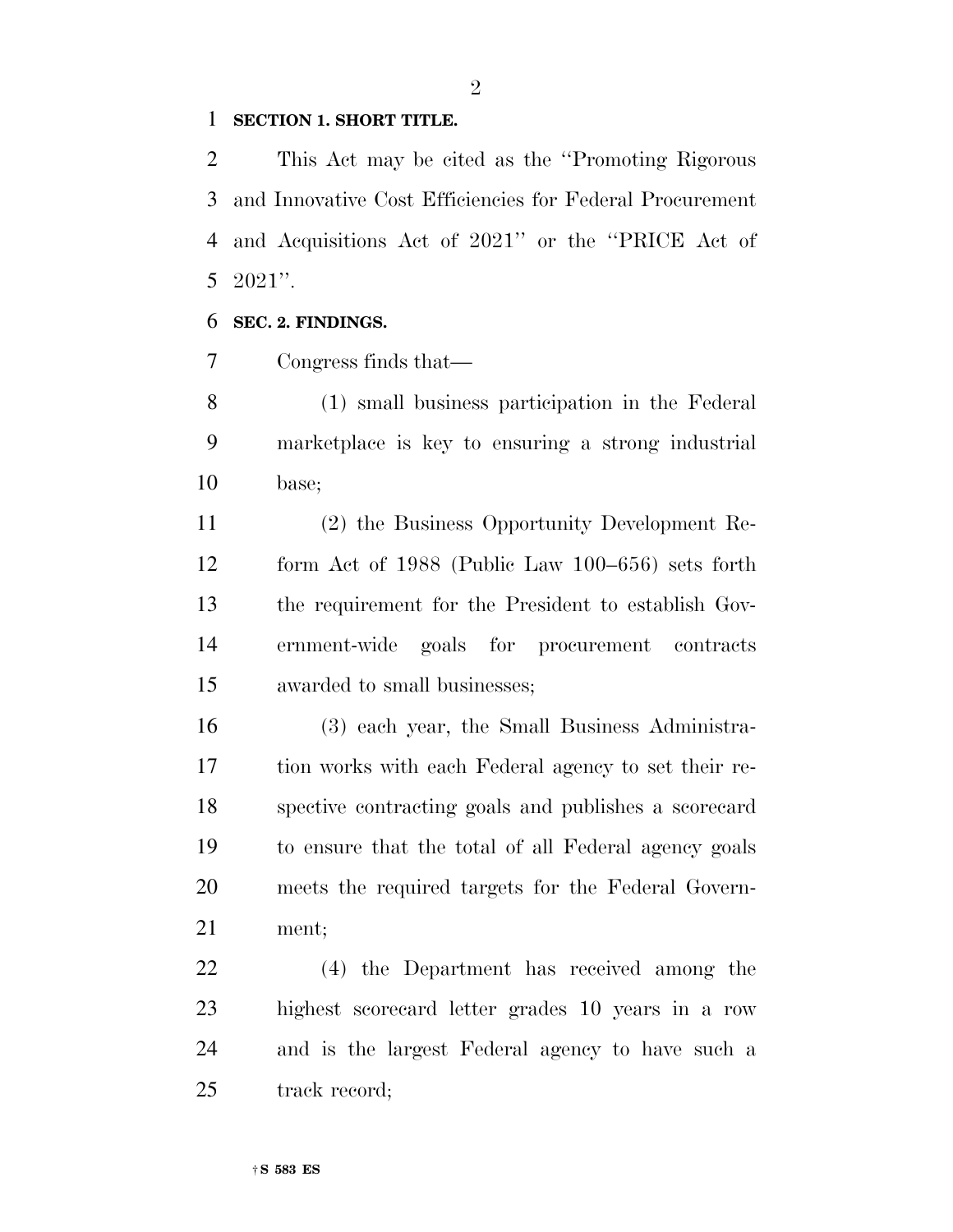| $\mathbf{1}$   | $(5)$ in virtually every segment of the economy of     |
|----------------|--------------------------------------------------------|
| $\overline{2}$ | the United States, including the homeland security     |
| 3              | community, there are small businesses working to       |
| $\overline{4}$ | support the mission and playing a critical role in de- |
| 5              | livering efficient and innovative solutions to the ac- |
| 6              | quisition needs of the Federal Government;             |
| 7              | $(6)$ the Procurement Innovation Lab of the De-        |
| 8              | partment—                                              |
| 9              | $(A)$ is aimed at experimenting with innova-           |
| 10             | tive acquisition techniques across the Homeland        |
| 11             | Security Enterprise;                                   |
| 12             | (B) provides a forum to test new ideas,                |
| 13             | share lessons learned, and promote best prac-          |
| 14             | tices;                                                 |
| 15             | (C) fosters cultural changes that promote              |
| 16             | innovation and managed risk taking through a           |
| 17             | continuous cycle of testing, obtaining feedback,       |
| 18             | sharing information, and retesting where appro-        |
| 19             | priate; and                                            |
| 20             | (D) aims to make the acquisition process               |
| 21             | more smooth and innovative within the con-             |
| 22             | struct of the Federal Acquisition Regulation for       |
| 23             | both the Federal Government and contractors;           |
| 24             | and                                                    |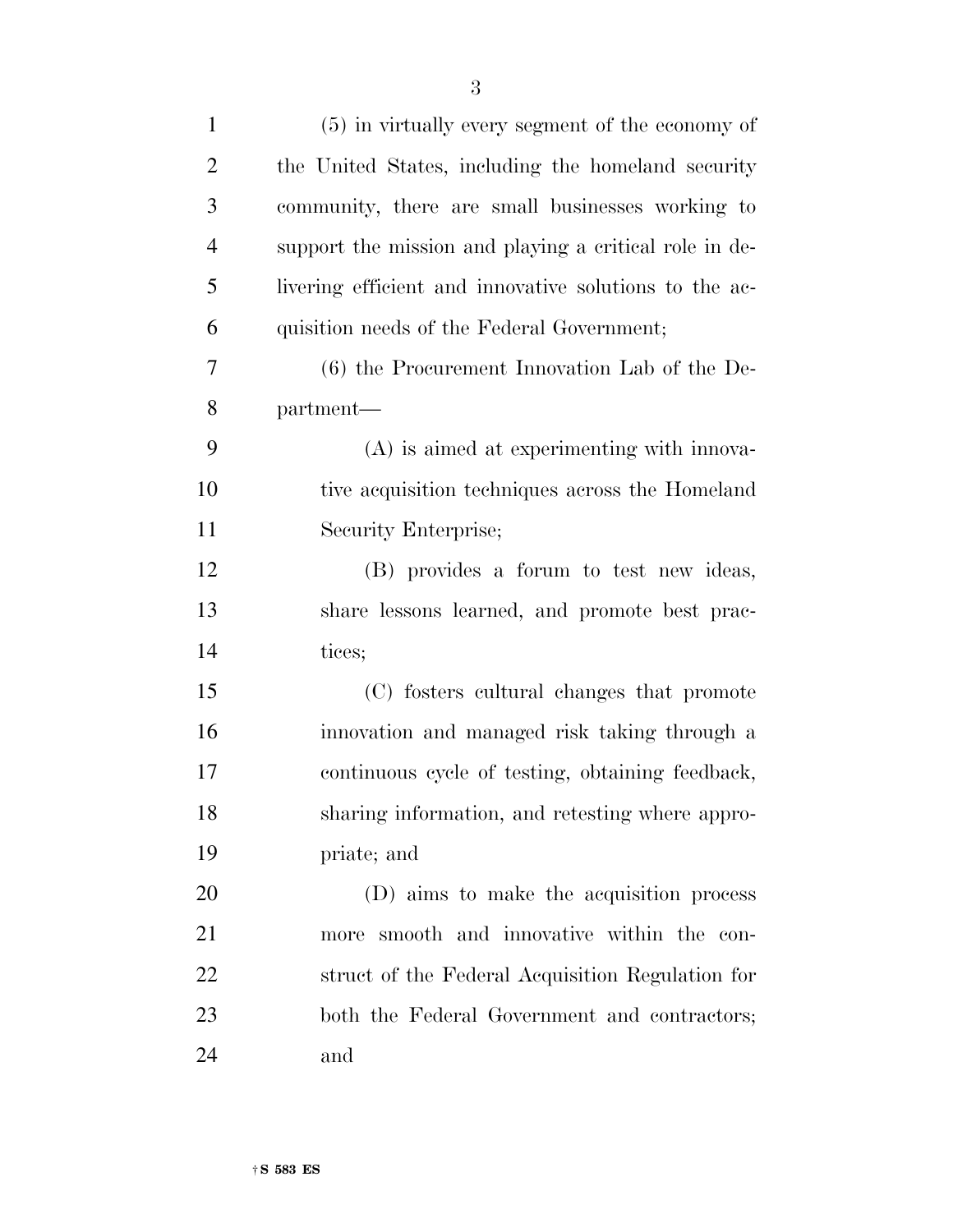(7) despite progress in the adoption of new and better business practices by many Federal agencies, the overall adoption of modernized business practices and advanced technologies across the Federal Gov-ernment remains slow and uneven.

#### **SEC. 3. DEFINITIONS.**

In this Act:

 (1) ADMINISTRATOR.—The term ''Adminis- trator'' means the Administrator for Federal Pro-curement Policy.

 (2) APPROPRIATE CONGRESSIONAL COMMIT- TEES.—The term ''appropriate congressional com-mittees'' means—

 (A) the Committee on Homeland Security and Governmental Affairs and the Committee on Small Business and Entrepreneurship of the Senate; and

 (B) the Committee on Homeland Security, the Committee on Oversight and Reform, and 20 the Committee on Small Business of the House of Representatives.

22 (3) COUNCIL.—The term "Council" means the Chief Acquisition Officers Council established under section 1311 of title 41, United States Code.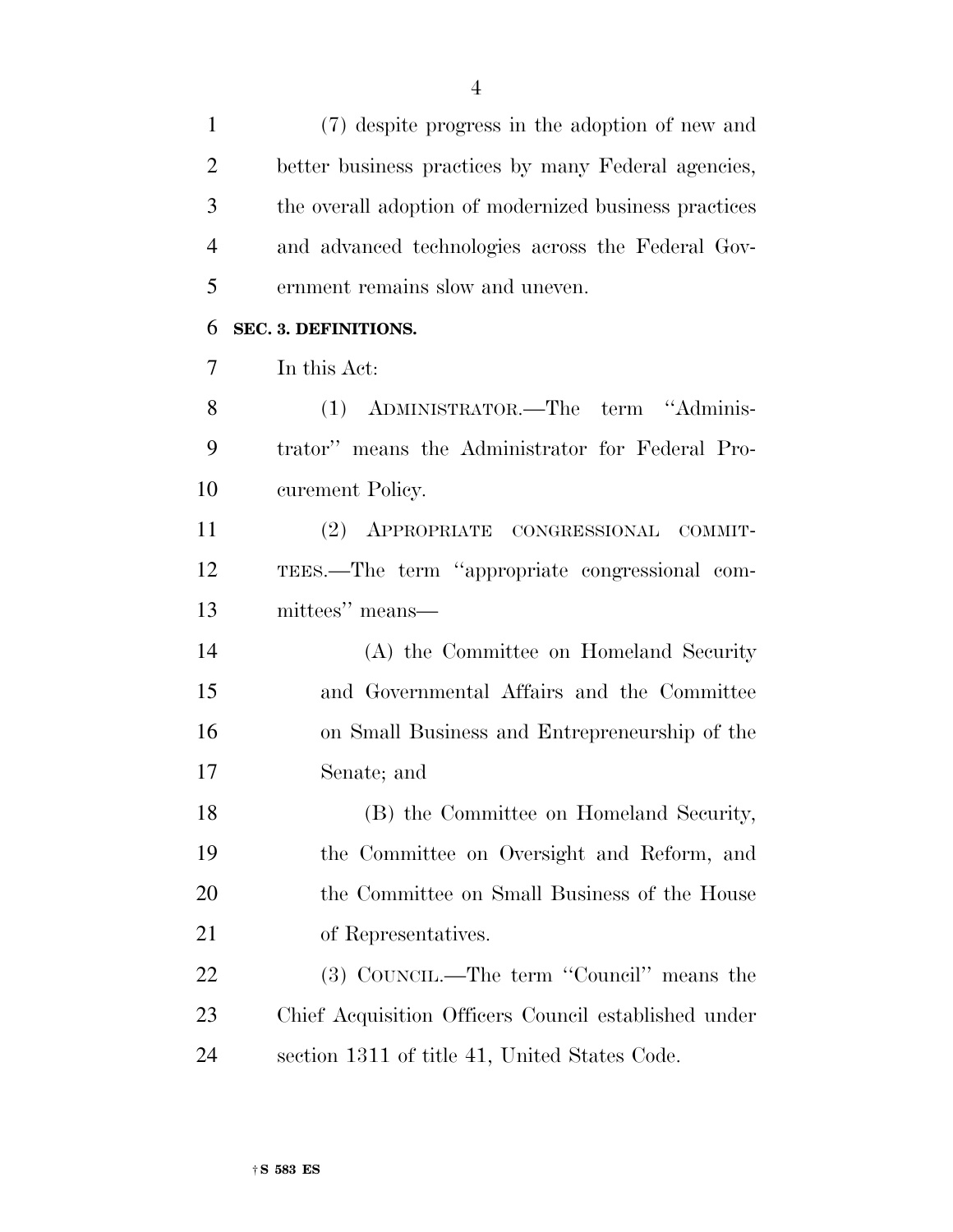| $\mathbf{1}$   | (4) DEPARTMENT.—The term "Department"                |
|----------------|------------------------------------------------------|
| $\overline{2}$ | means the Department of Homeland Security.           |
| 3              | (5) HOMELAND SECURITY ENTERPRISE.—The                |
| $\overline{4}$ | term "Homeland Security Enterprise" has the          |
| 5              | meaning given the term in section $2211(h)$ of the   |
| 6              | Homeland Security Act of $2002$ (6 U.S.C. 661(h)).   |
| 7              | (6) SCORECARD.—The term "scorecard" means            |
| 8              | the scorecard described in section 868(b) of the Na- |
| 9              | tional Defense Authorization Act for Fiscal Year     |
| 10             | 2016 (15 U.S.C. 644 note).                           |
| 11             | (7) SECRETARY.—The term "Secretary" means            |
| 12             | the Secretary of Homeland Security.                  |
| 13             | (8) SMALL BUSINESS.—The term "small busi-            |
| 14             | ness" means—                                         |
| 15             | (A) a qualified HUBZ one small business              |
| 16             | concern, a small business concern, a small busi-     |
| 17             | ness concern owned and controlled by service-        |
| 18             | disabled veterans, or a small business concern       |
| 19             | owned and controlled by women, as those terms        |
| 20             | are defined in section 3 of the Small Business       |
| 21             | Act (15 U.S.C. 632);                                 |
| 22             | (B) a small business concern owned and               |
| 23             | controlled by socially and economically dis-         |
| 24             | advantaged individuals, as defined in section        |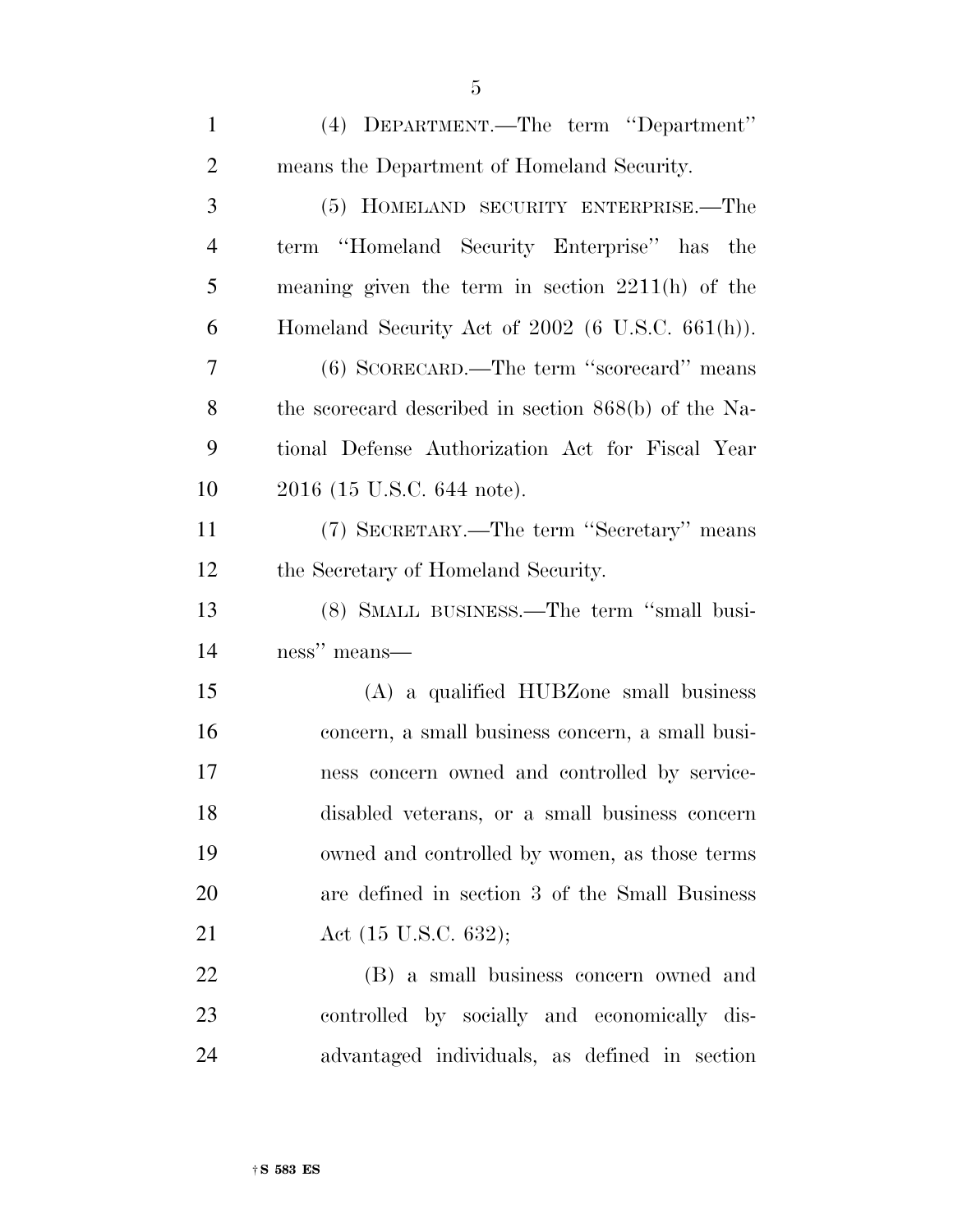| $\mathbf{1}$   | $8(d)(3)(C)$ of the Small Business Act (15               |
|----------------|----------------------------------------------------------|
| $\overline{2}$ | U.S.C. $637(d)(3)(C)$ ; or                               |
| 3              | (C) a small business concern uncondition-                |
| $\overline{4}$ | ally owned by an economically disadvantaged              |
| 5              | Indian tribe or an economically disadvantaged            |
| 6              | Native Hawaiian organization that qualifies as           |
| $\overline{7}$ | a socially and economically disadvantaged small          |
| 8              | business concern, as defined in section $8(a)(4)$        |
| 9              | of the Small Business Act (15 U.S.C.                     |
| 10             | $637(a)(4)$ .                                            |
| 11             | (9) UNDER SECRETARY.—The term "Under                     |
| 12             | Secretary" means the Under Secretary for Manage-         |
| 13             | ment of the Department.                                  |
| 14             | SEC. 4. PROCUREMENT INNOVATION LAB REPORT.               |
| 15             | (a) REPORT.—The Under Secretary shall publish an         |
| 16             | annual report on a website of the Department on Procure- |
| 17             | ment Innovation Lab projects that have used innovative   |
| 18             | techniques within the Department to accomplish—          |
| 19             | (1) improving or encouraging better competi-             |
| 20             | tion;                                                    |
| 21             | $(2)$ reducing time to award;                            |
| 22             | $(3)$ cost savings;                                      |
| 23             | (4) better mission outcomes; or                          |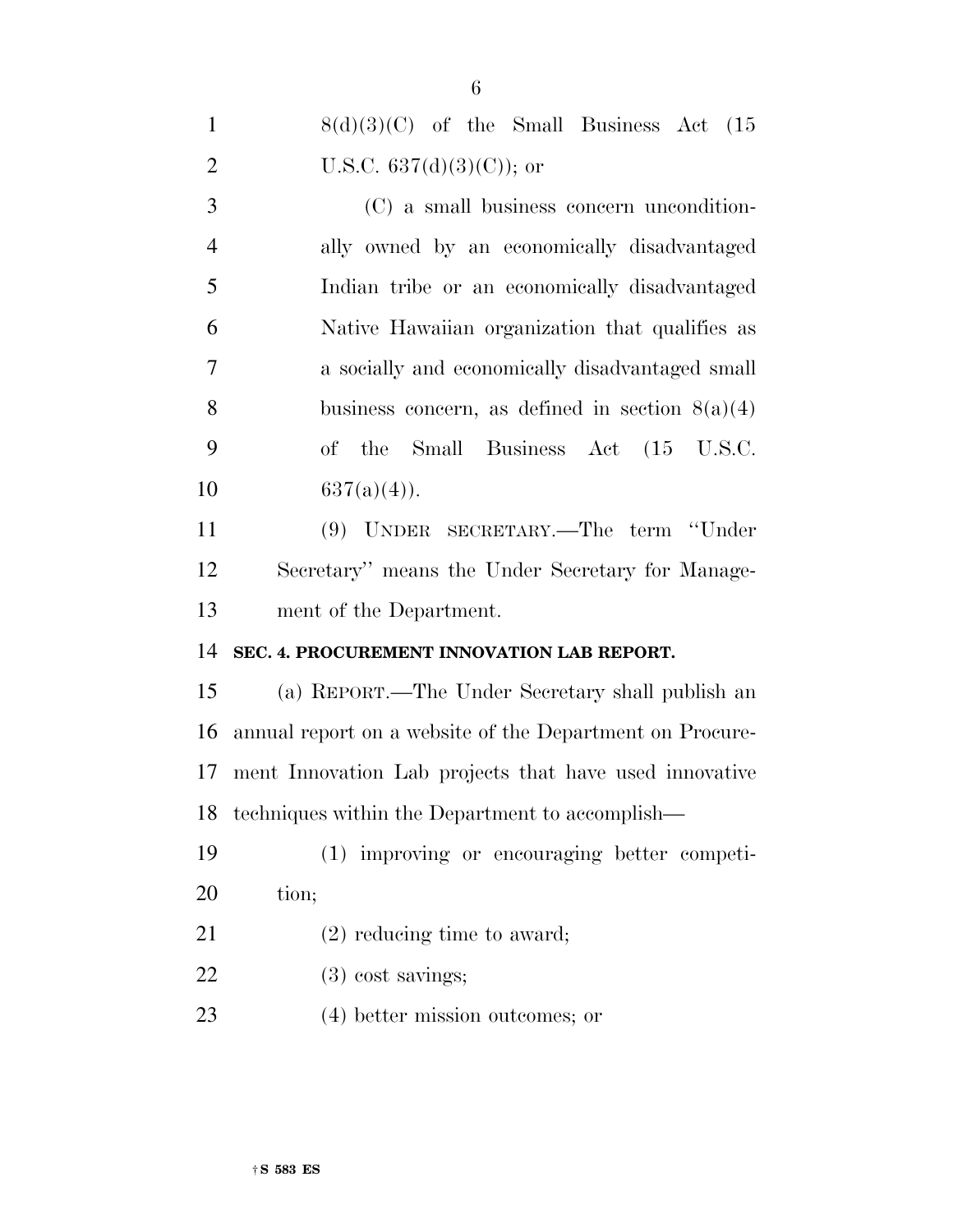(5) meeting the goals for contracts awarded to 2 small business concerns under section  $15(g)$  of the 3 Small Business Act  $(15 \text{ U.S.C. } 644(g))$ .

 (b) EDUCATION.—The Under Secretary shall develop and disseminate guidance and offer training for con- tracting officers, contracting specialists, program man- agers, and other personnel of the Department, as deter- mined appropriate by the Under Secretary, concerning when and how to use the innovative procurement tech-niques of the Department.

 (c) BEST PRACTICES.—The Under Secretary shall share best practices across the Department and make available to other Federal agencies information to improve procurement methods and training, as determined appro-priate by the Under Secretary.

 (d) SUNSET.—This section shall cease to be effective on the date that is 3 years after the date of enactment of this Act.

**SEC. 5. COUNCIL.** 

 (a) ESTABLISHMENT.—Not later than 45 days after the date of enactment of this Act, the Administrator shall convene the Council to examine best practices for acquisi- tion innovation in contracting in the Federal Government, including small business contracting in accordance with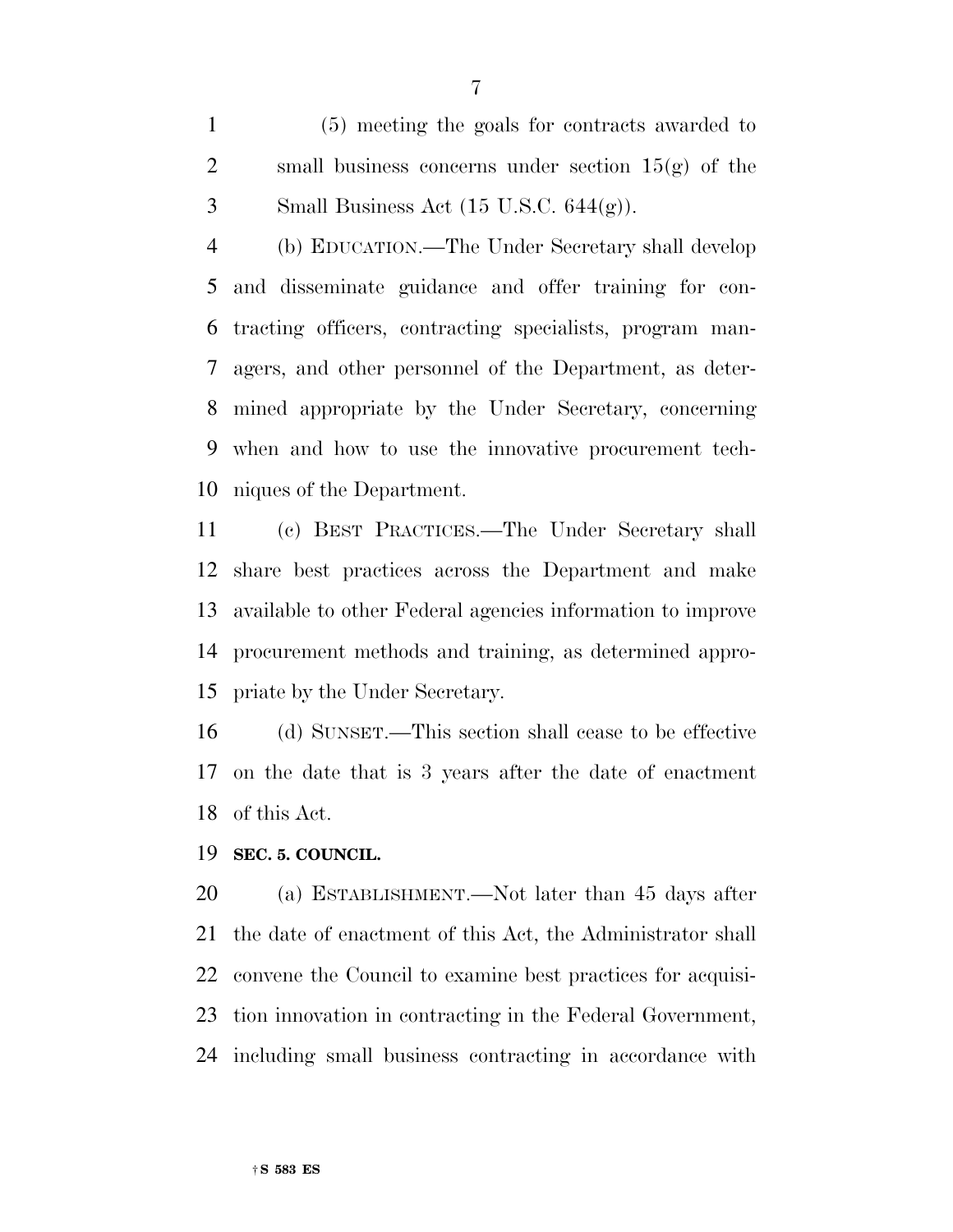| $\mathbf{1}$ | the goals established under section $15(g)$ of the Small   |
|--------------|------------------------------------------------------------|
| 2            | Business Act $(15 \text{ U.S.C. } 644(g))$ .               |
| 3            | (b) WORKING GROUP.—The Council may form a                  |
| 4            | working group to address the requirements of this section, |
| 5            | which, if formed, shall—                                   |
| 6            | (1) be chaired by the Administrator or a des-              |
| 7            | ignee of the Administrator; and                            |
| 8            | $(2)$ be composed of —                                     |
| 9            | (A) the Chief Procurement Officer of the                   |
| 10           | Department;                                                |
| 11           | (B) Council members from—                                  |
| 12           | (i) the General Services Administra-                       |
| 13           | tion;                                                      |
| 14           | (ii) the Department of Defense;                            |
| 15           | (iii) the Department of the Treasury;                      |
| 16           | (iv) the Department of Veterans Af-                        |
| 17           | fairs;                                                     |
| 18           | (v) the Department of Health and                           |
| 19           | Human Services;                                            |
| 20           | (vi) the Small Business Administra-                        |
| 21           | tion; and                                                  |
| 22           | (vii) such other Federal agencies as                       |
| 23           | determined by the chair of the Council                     |
| 24           | from among Federal agencies that have                      |
| 25           | demonstrated significant, sustained                        |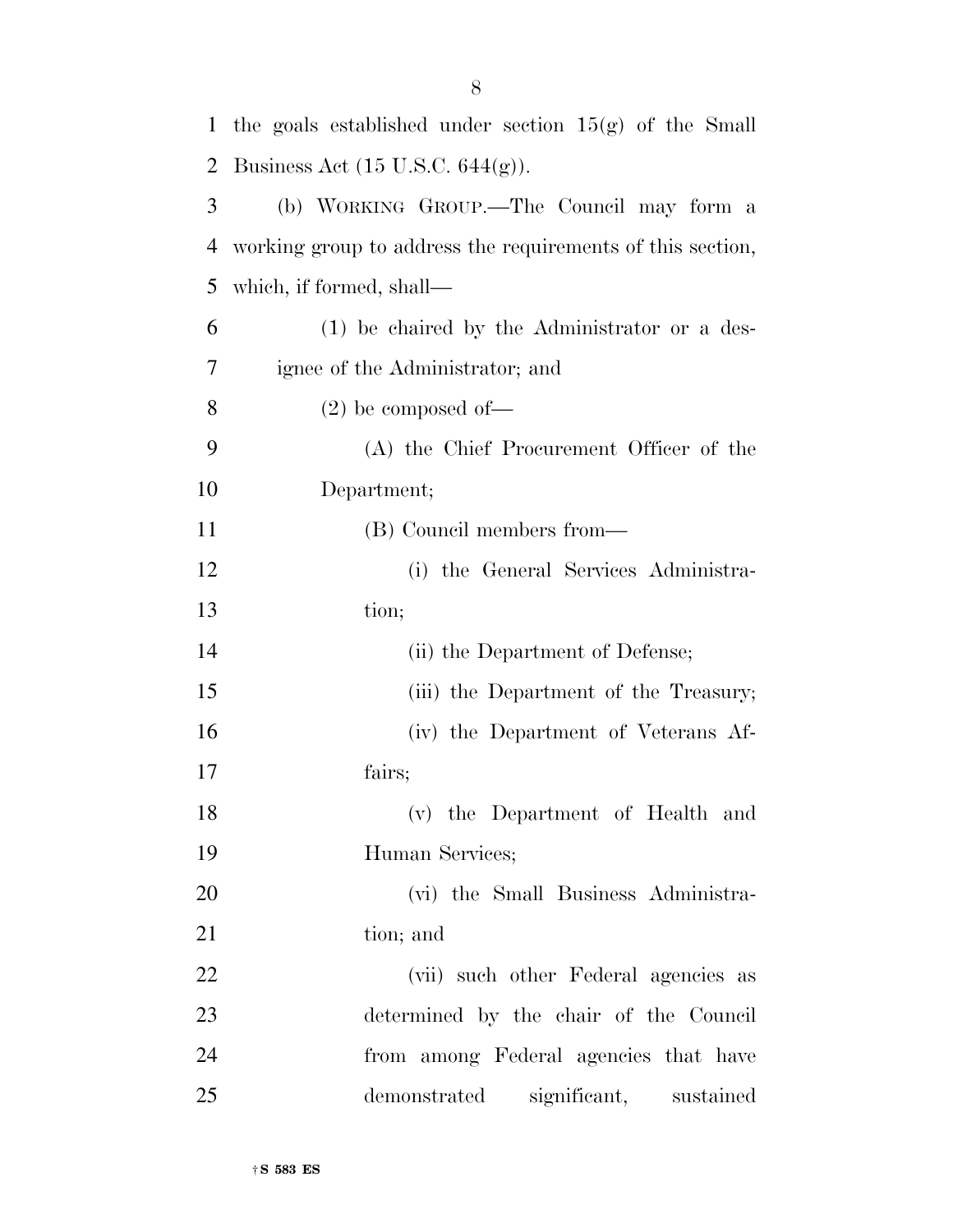| $\mathbf{1}$   | progress using innovative acquisition prac-          |
|----------------|------------------------------------------------------|
| $\overline{2}$ | tices and technologies, including for small          |
| 3              | business contracting, during each of the 3           |
| $\overline{4}$ | years preceding the date of enactment of             |
| 5              | this Act; and                                        |
| 6              | (C) other employees, as determined appro-            |
| 7              | priate by the chair of the Council, of Federal       |
| 8              | agencies with the requisite senior experience to     |
| 9              | make recommendations to improve Federal              |
| 10             | agency efficiency, effectiveness, and economy,       |
| 11             | including in promoting small business con-           |
| 12             | tracting.                                            |
| 13             | (c) DUTIES OF THE COUNCIL.—The Council, or a         |
| 14             | working group formed under subsection (b), shall—    |
| 15             | $(1)$ convene not later than 90 days after the       |
| 16             | date of enactment of this Act and thereafter on a    |
| 17             | quarterly basis until the Council submits the report |
| 18             | required under subsection $(d)(1)$ ; and             |
| 19             | (2) conduct outreach with the workforce and          |
| 20             | the public in meeting the requirements under sub-    |
| 21             | section $(d)(1)$ .                                   |
| 22             | (d) REPORT.—                                         |
| 23             | $(1)$ IN GENERAL.—Not later than 1 year after        |
| 24             | the date of enactment of this Act, the Council shall |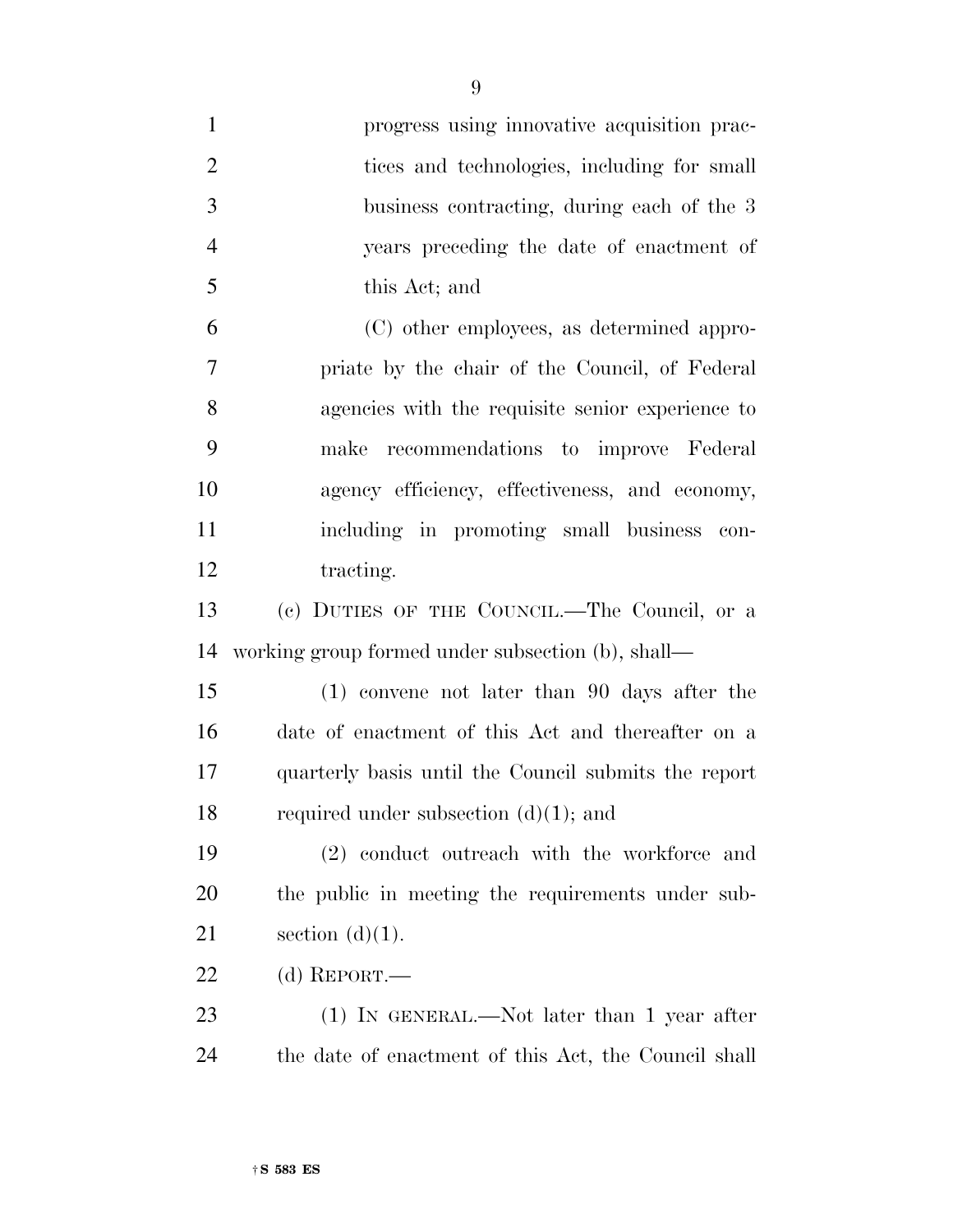submit to the appropriate congressional committees a report that describes—

 (A) innovative acquisition practices and applications of technologies that have worked well in achieving better procurement outcomes, including increased efficiency, improved pro- gram outcomes, better customer experience, and meeting or exceeding the goals under section  $15(g)$  of the Small Business Act (15 U.S.C.  $10 \t\t 644(g)$ , and the reasons why those practices 11 have succeeded;

 (B) steps to identify and adopt trans- formational commercial business practices, modernized data analytics, and advanced tech- nologies that allow decision making to occur in a more friction-free buying environment and improve customer experience; and

 (C) any recommendations for statutory changes to accelerate the adoption of innovative acquisition practices.

 (2) BRIEFING.—Not later than 18 months after the date of enactment of this Act, the Administrator shall brief the appropriate congressional committees on the means by which the findings and rec-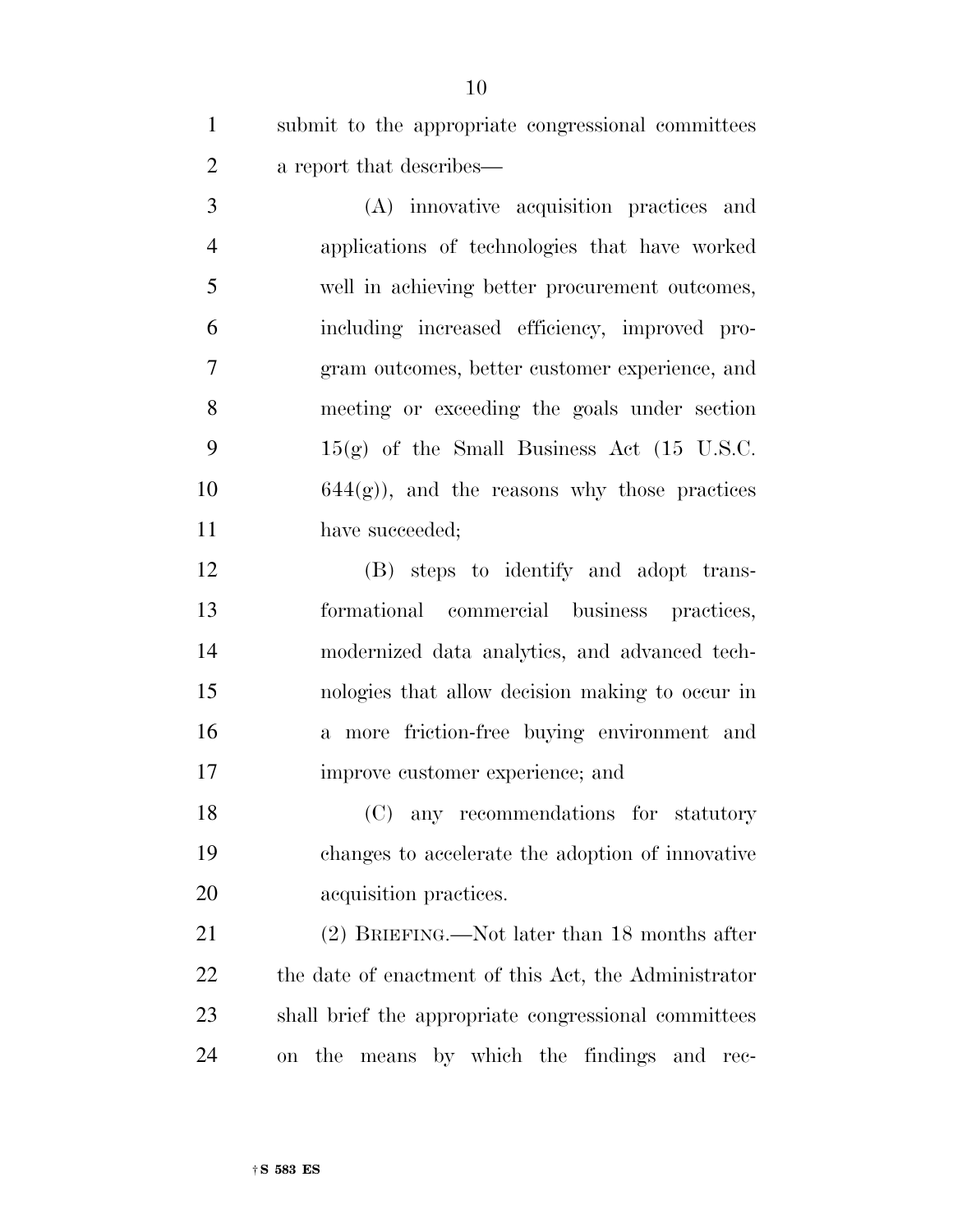ommendations of the report have been disseminated under paragraph (3). (3) PUBLICATION AND DISSEMINATION OF RE- PORT FINDINGS.—To promote more rapid adoption of acquisition best practices, the Administrator shall— (A) publish the report required under paragraph (1) on the website of the Office of Management and Budget and on the Innovation Hub on the Acquisition Gateway or any suc- cessor Government-wide site available for in- creasing awareness of resources dedicated to procurement innovation; and (B) encourage the head of each Federal agency to maintain a site on the website of the Federal agency for acquisition and contracting professionals, program managers, members of 18 the public, and others as appropriate that is (i) dedicated to acquisition innovation; and 21 (ii) identifies— 22 (I) resources, including the ac- quisition innovation advocate and in-24 dustry liaison of the Federal agency;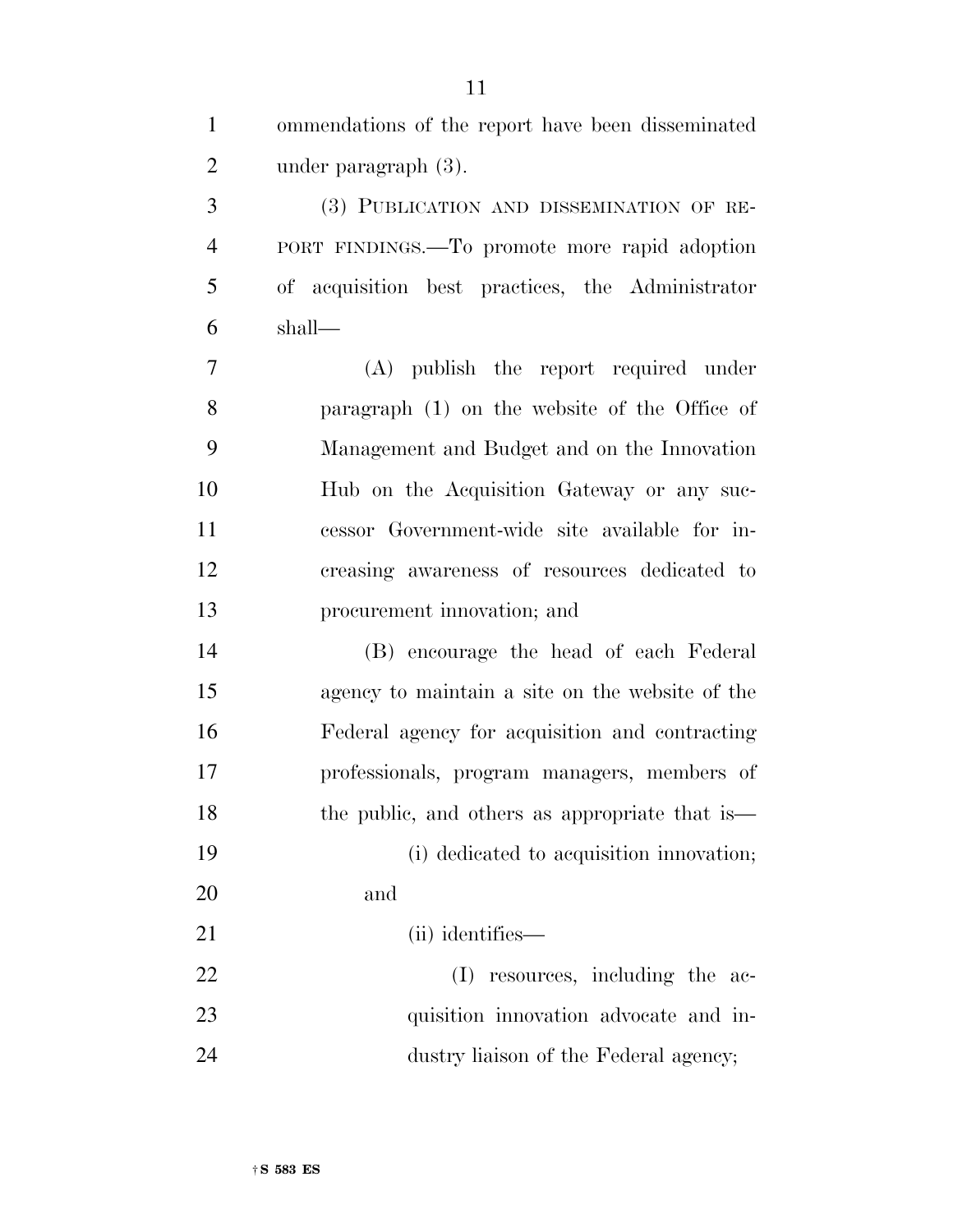| $\mathbf{1}$   | (II) learning assets for the work-                           |
|----------------|--------------------------------------------------------------|
| $\overline{2}$ | force, including the findings and rec-                       |
| 3              | ommendations made in the report re-                          |
| $\overline{4}$ | quired under paragraph $(1)$ ;                               |
| 5              | (III) events to build awareness                              |
| 6              | and understanding of innovation ac-                          |
| 7              | tivities;                                                    |
| 8              | (IV) award recognition programs                              |
| 9              | and recent recipients; and                                   |
| 10             | (V) upcoming plans to leverage                               |
| 11             | innovative practices and technologies.                       |
| 12             | (e) EXPERTS.—In carrying out the duties of the               |
| 13             | Council under this section, the Council is encouraged to     |
| 14             | consult with governmental and nongovernmental experts.       |
| 15             | (f) TERMINATION.—The duties of the Council as set            |
| 16             | forth in this section shall terminate 30 days after the date |
| 17             | on which the Council conducts the briefing required under    |
| 18             | subsection $(d)(2)$ .                                        |
|                | Passed the Senate July 29, 2021.                             |

Attest:

*Secretary.*